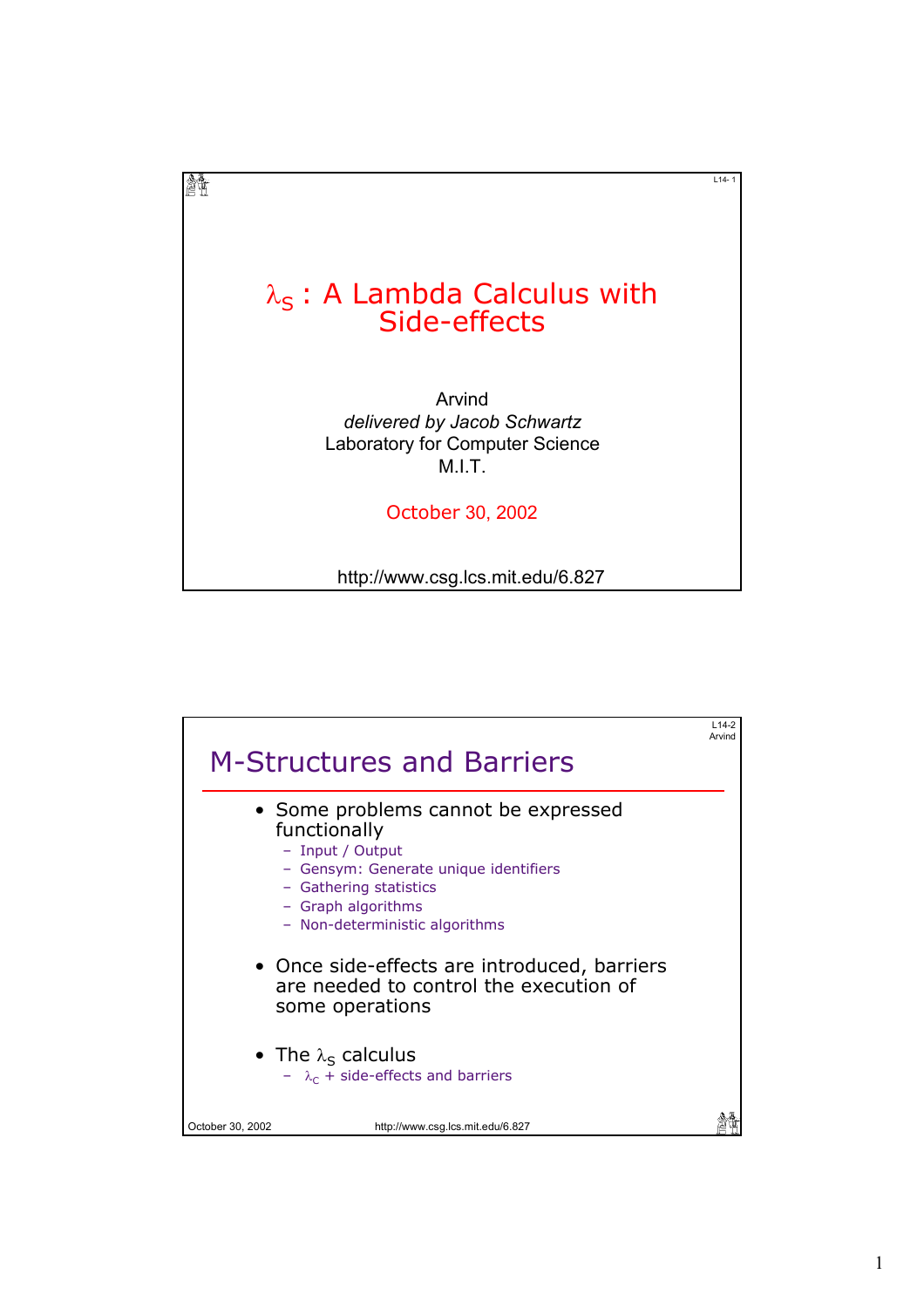



 $\overline{a}$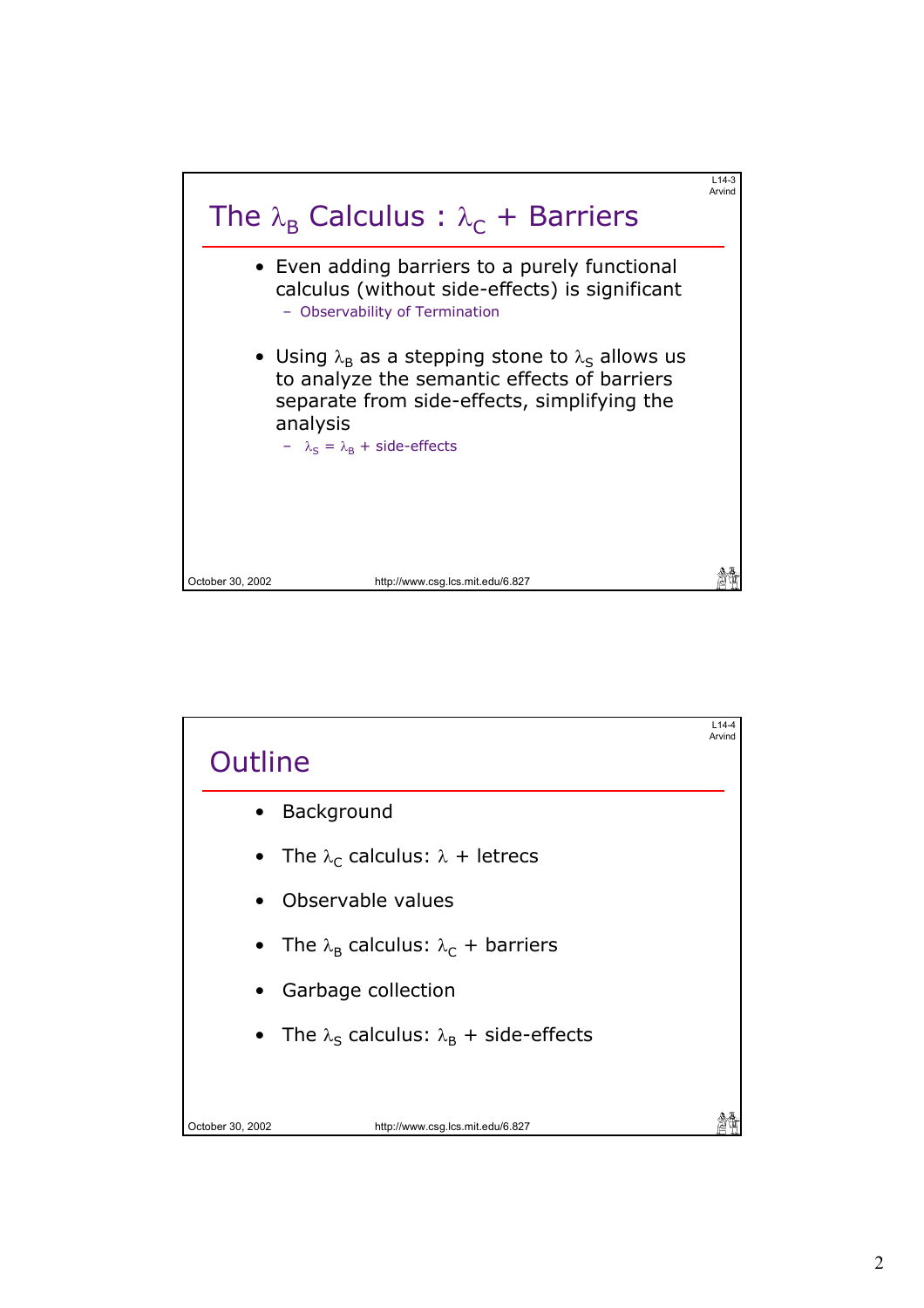



 $\mathcal{L}$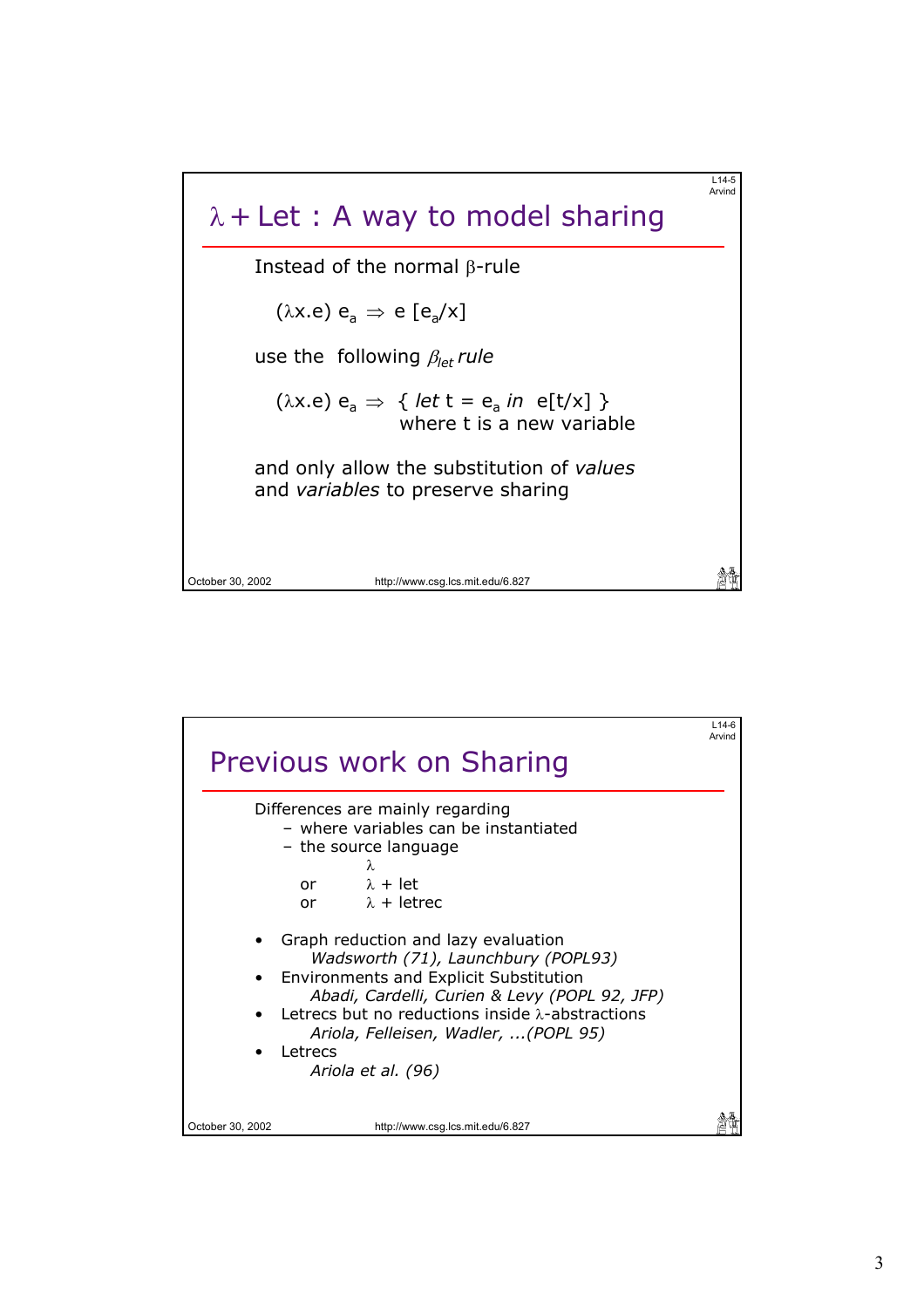

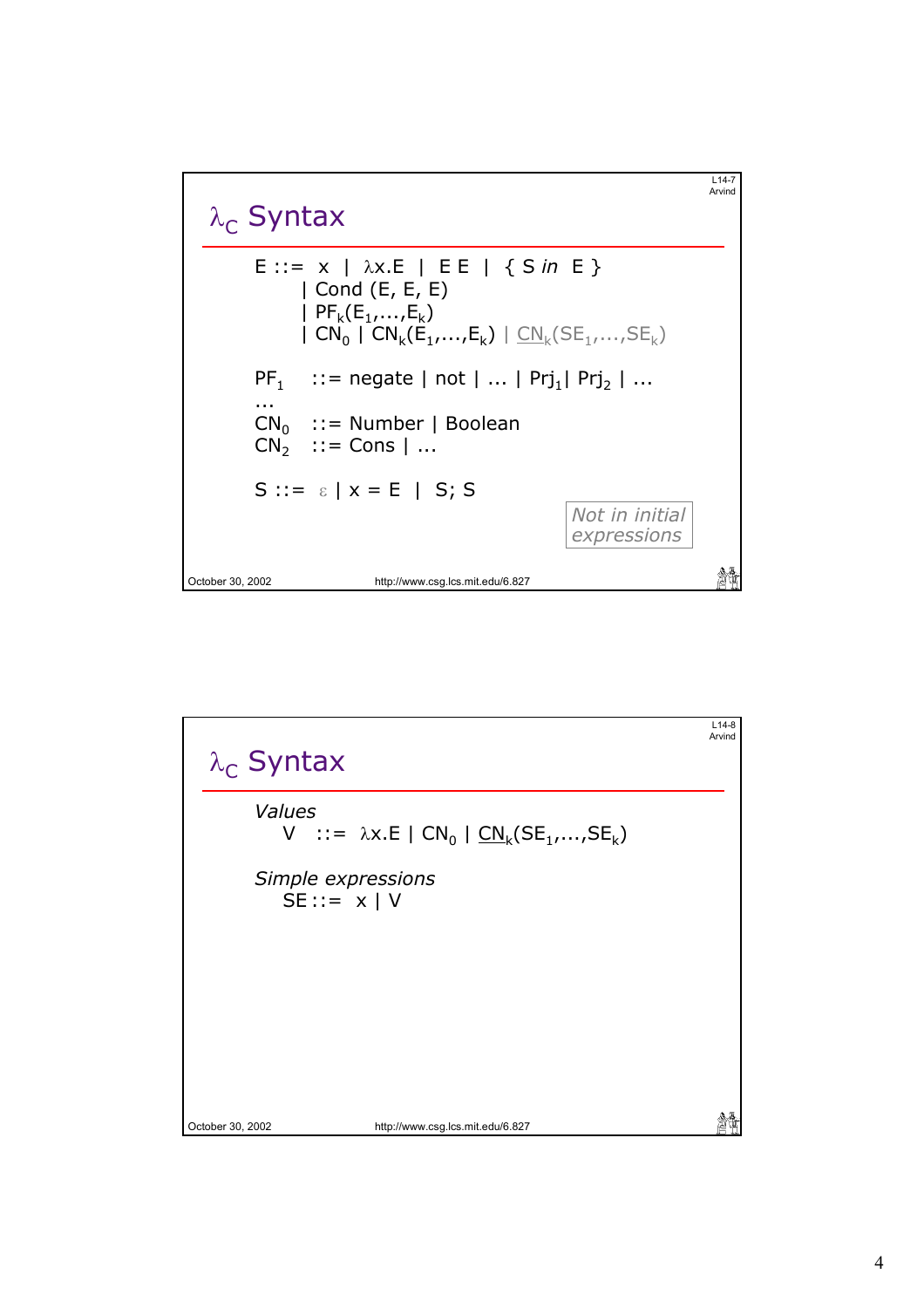

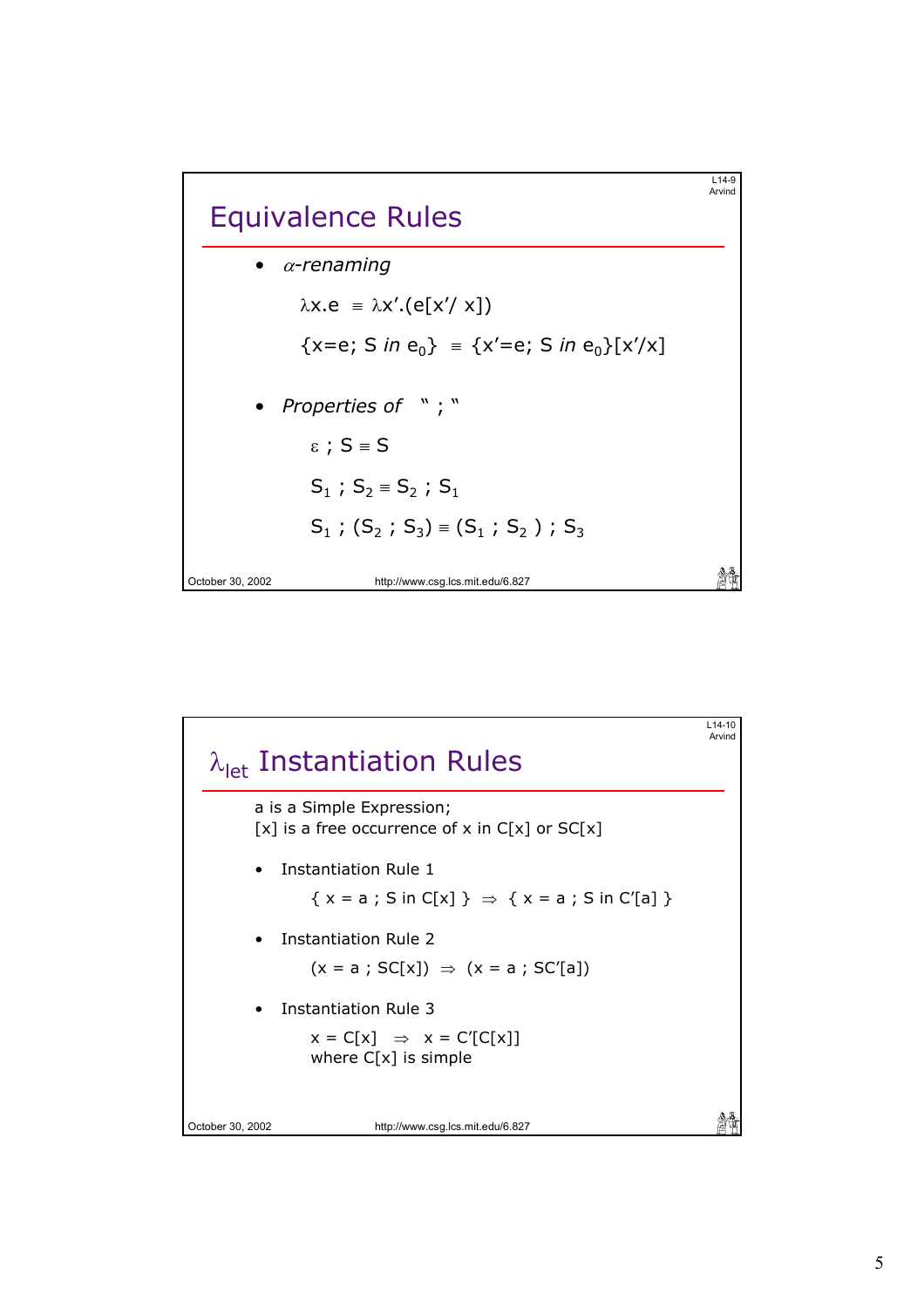

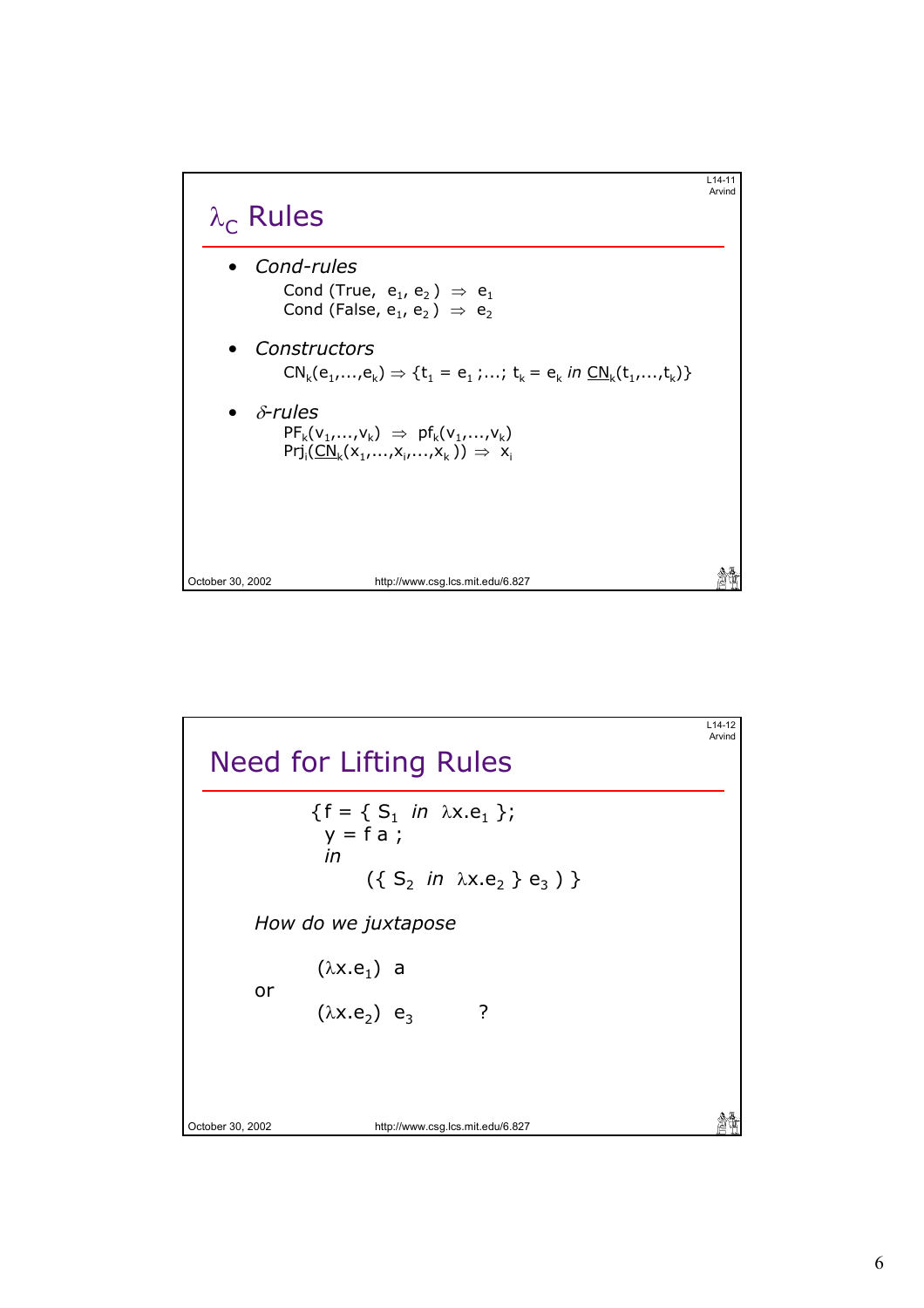



 $\overline{r}$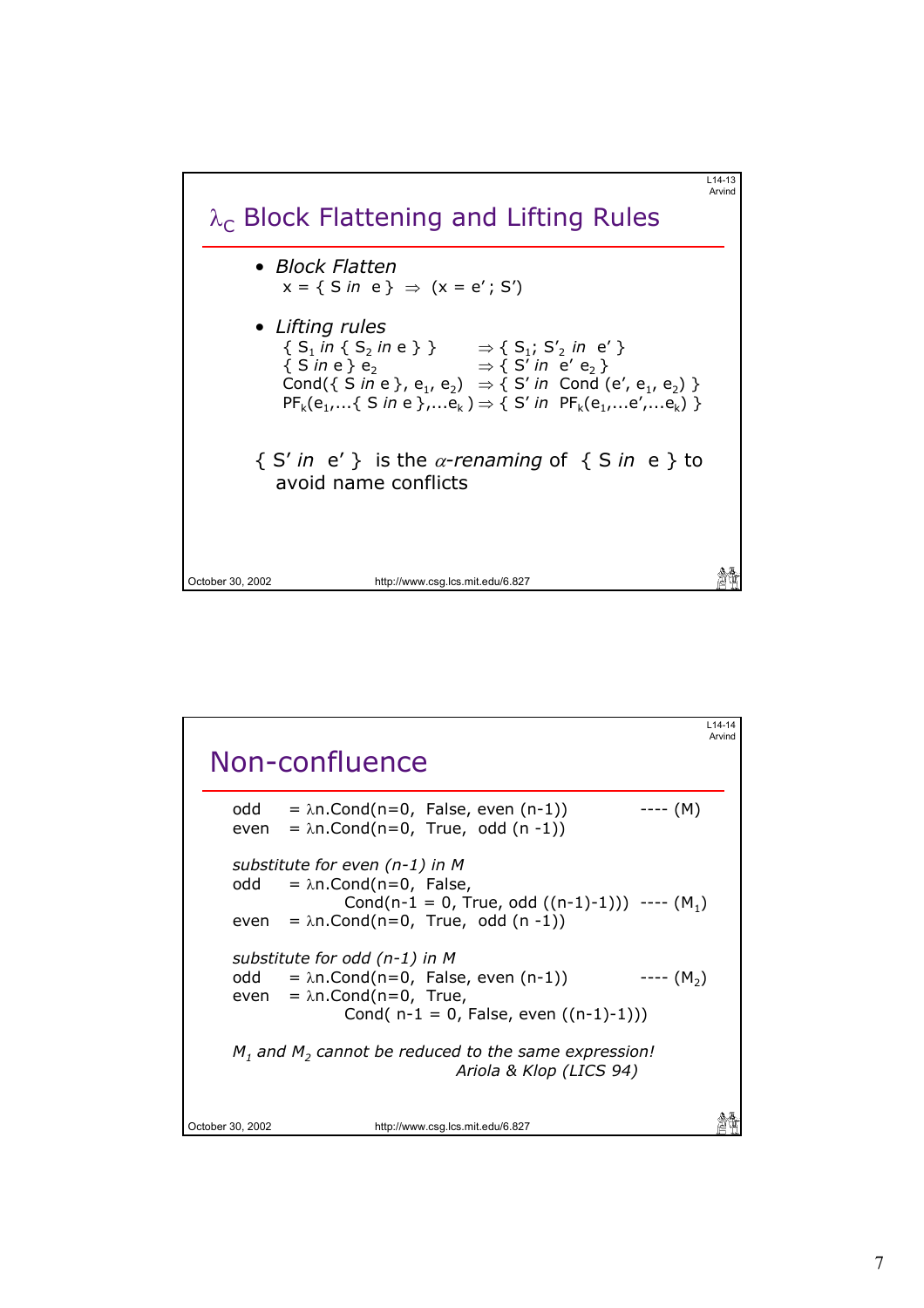



 $\epsilon$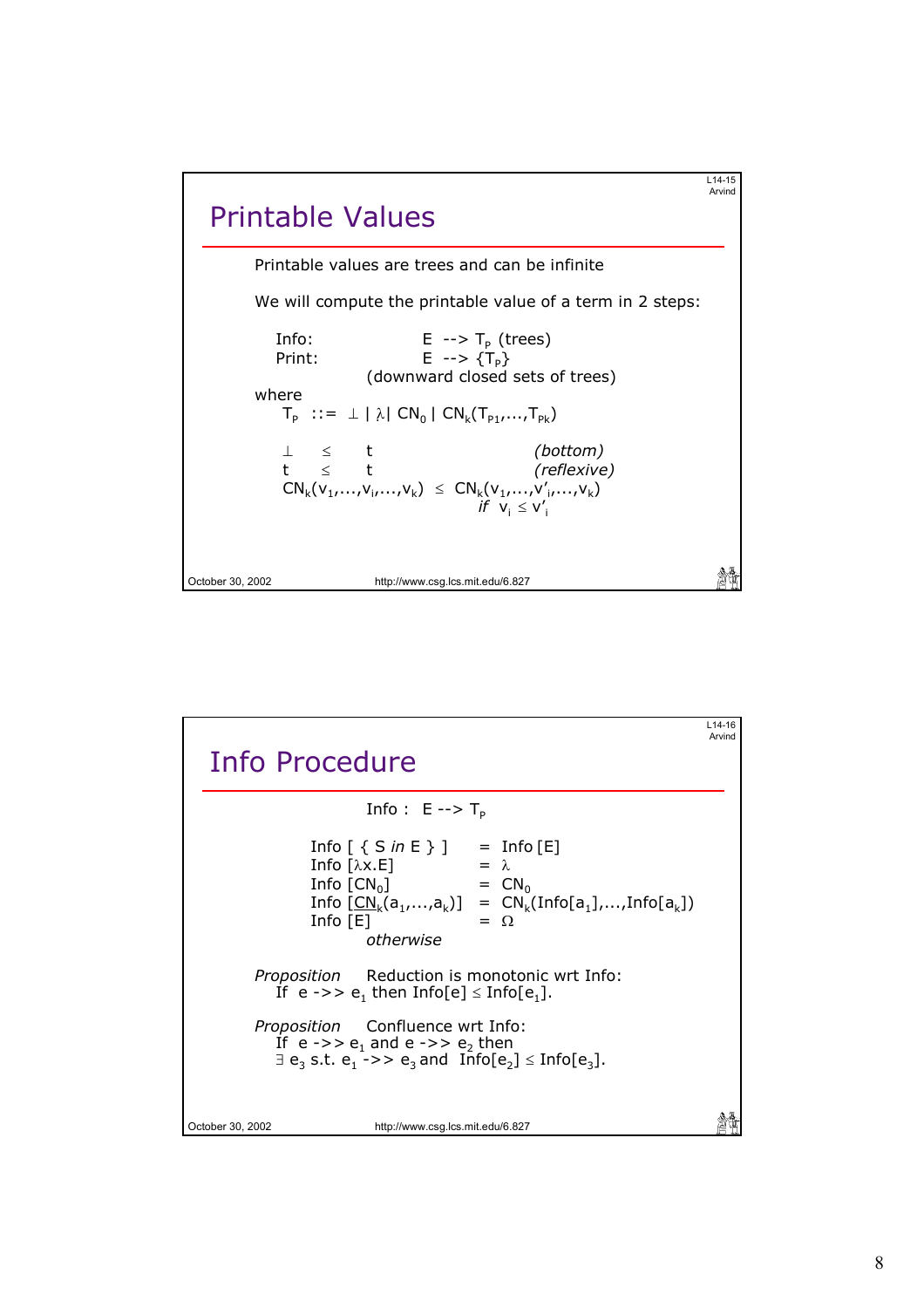



 $\epsilon$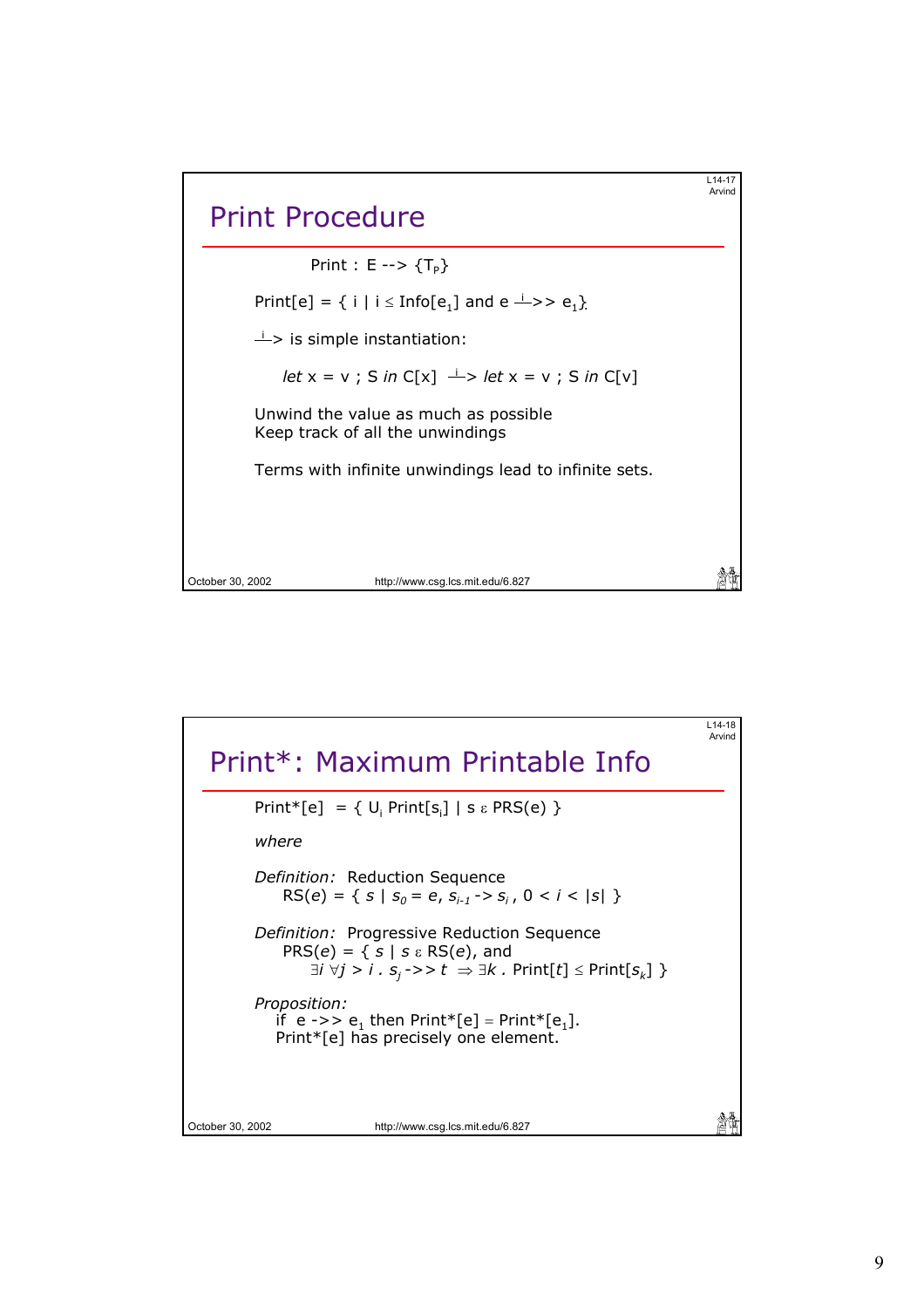

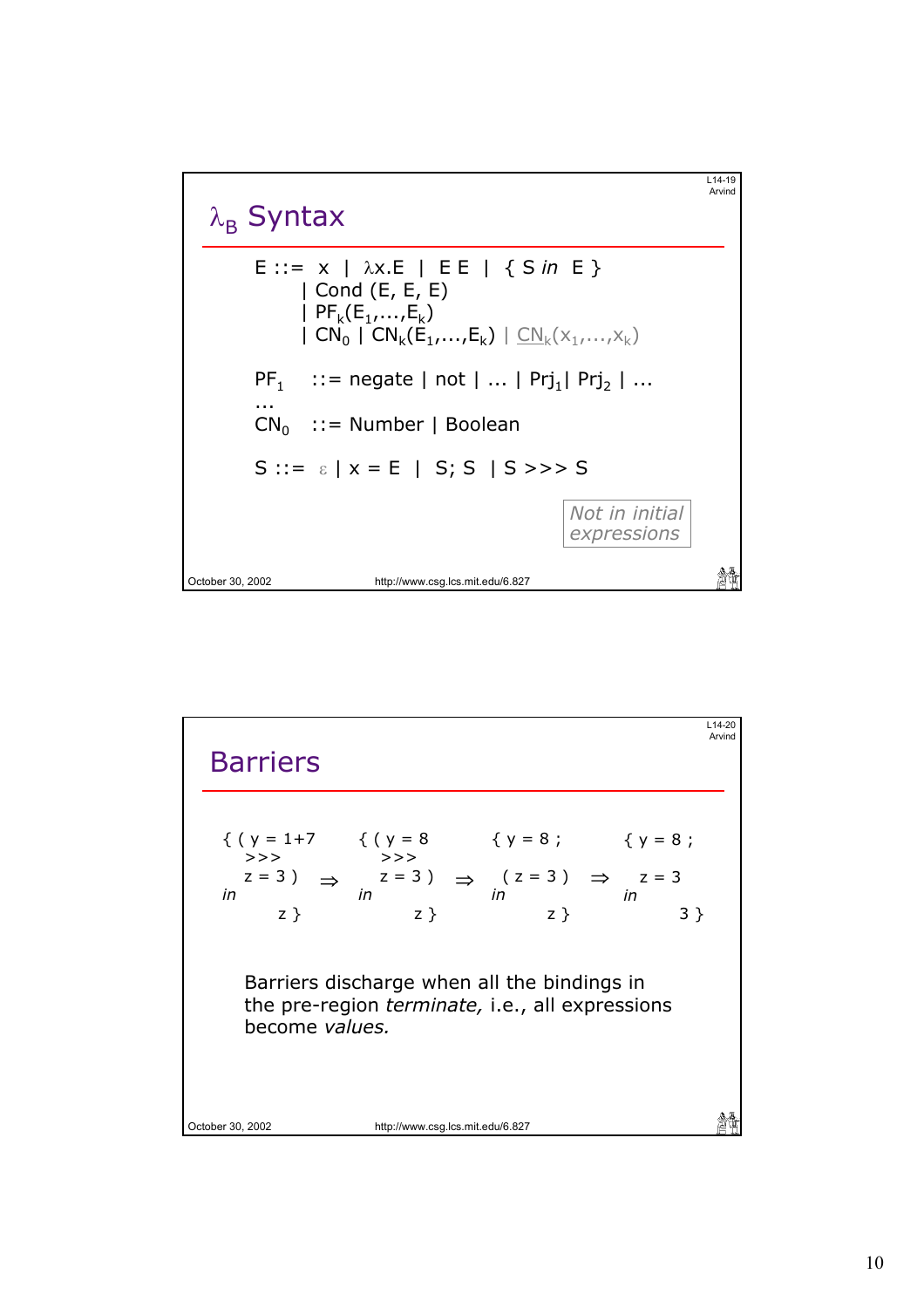

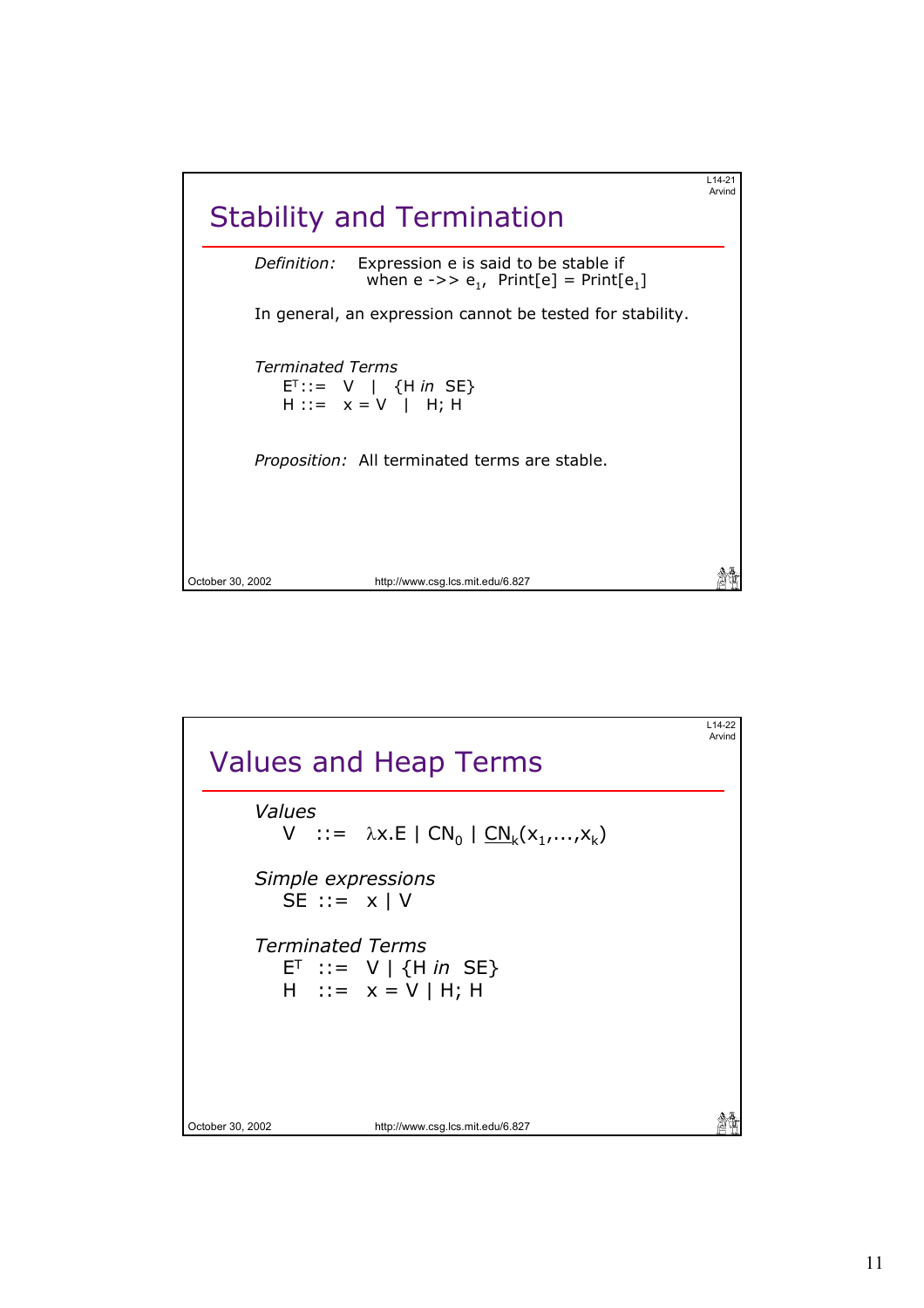

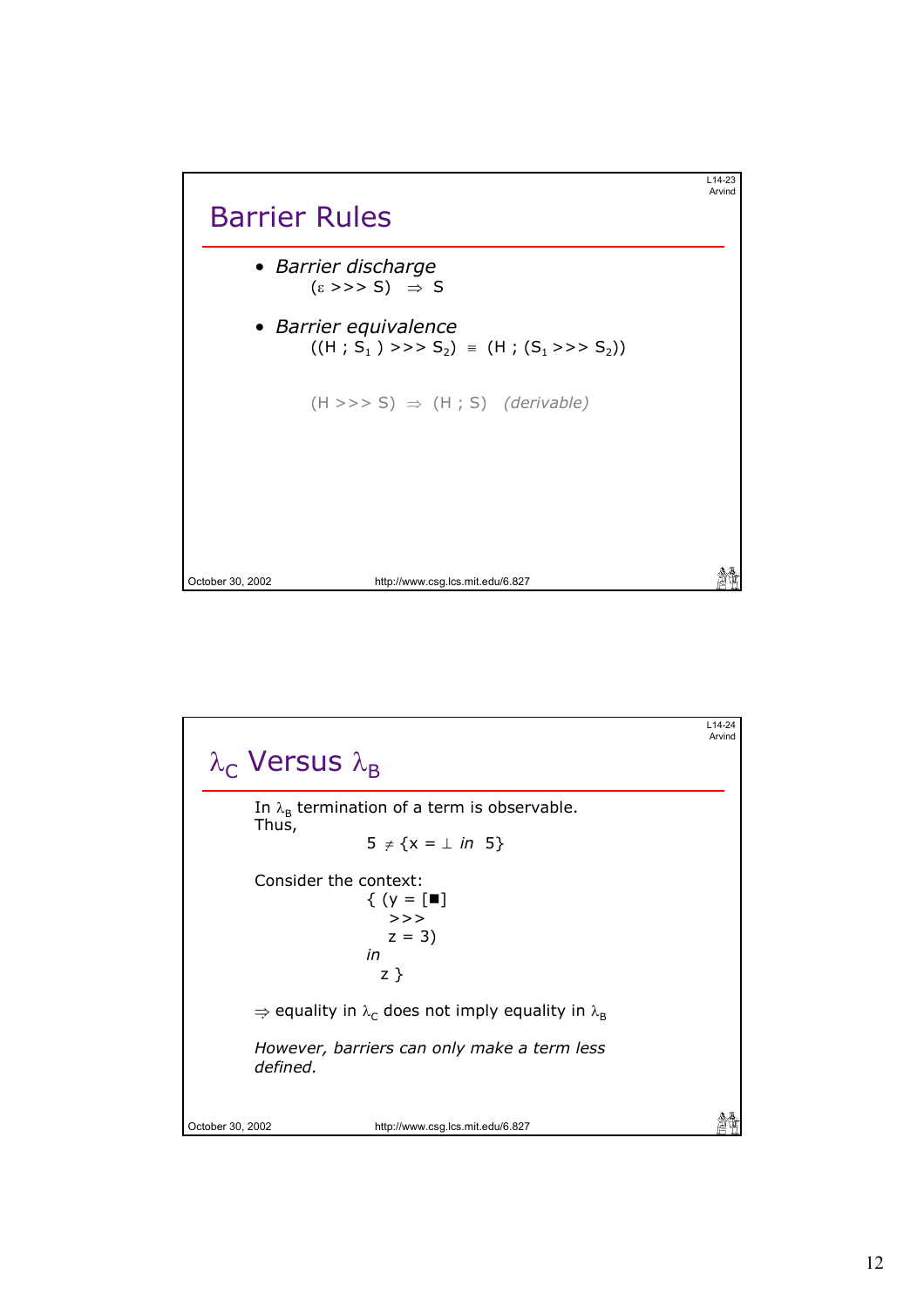



## $1<sub>2</sub>$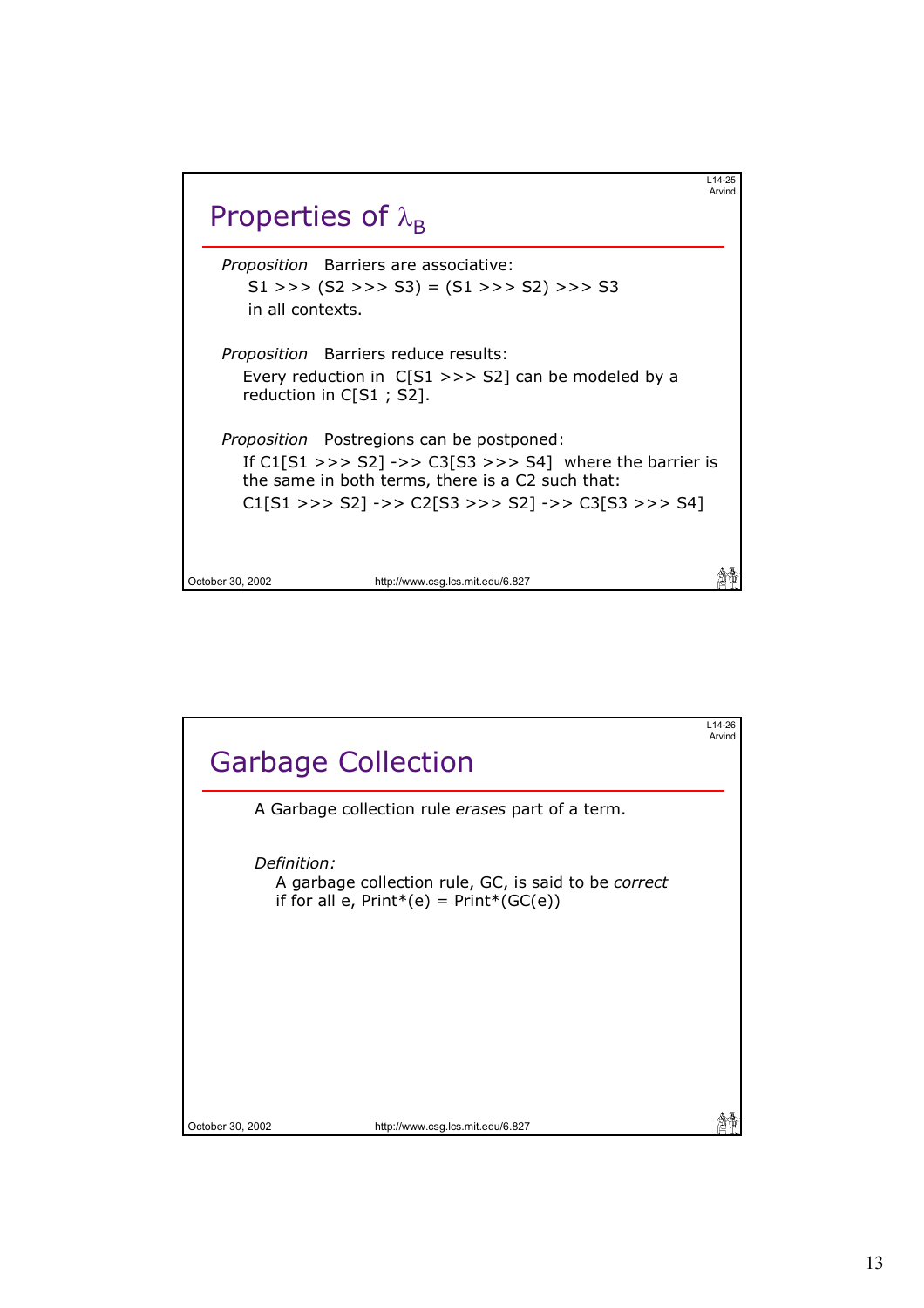

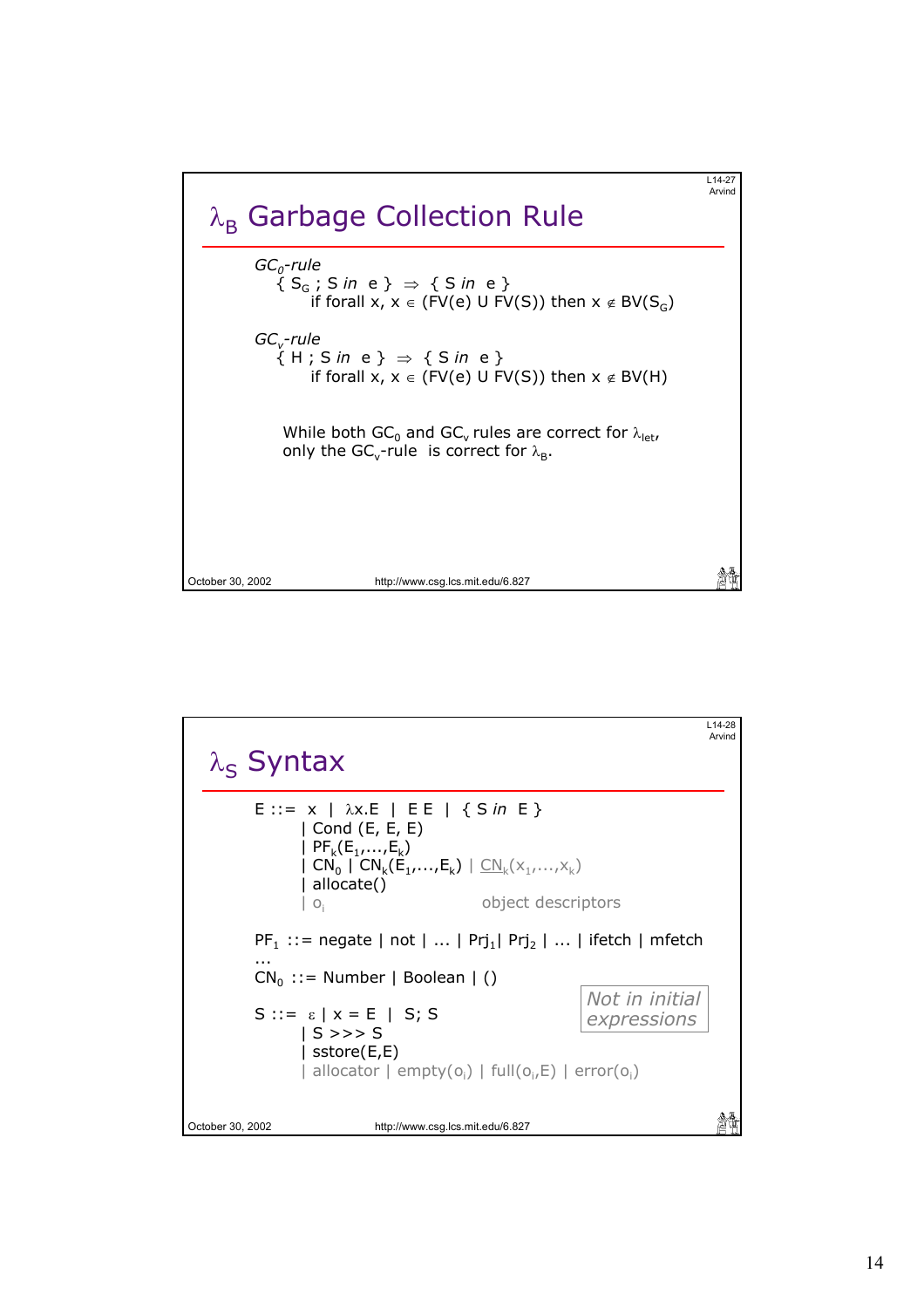

| Side-effect Rules |                                                                                                                                                                                                | $L14 - 30$<br>Arvind |
|-------------------|------------------------------------------------------------------------------------------------------------------------------------------------------------------------------------------------|----------------------|
|                   | Allocation rule<br>(allocator; x=allocate()) $\Rightarrow$ allocator; x = o; empty(o))<br>where o is a new object descriptor                                                                   |                      |
|                   | • Fetch and Take rules<br>$(x=ifetch(o)$ ; $full(o,v))$ $\Rightarrow$ $(x=v$ ; $full(o,v))$<br>$(x=$ mfetch(o); full(o,v)) $\Rightarrow$ $(x=v;$ empty(o))                                     |                      |
|                   | Store rules<br>$(\mathsf{sstore}(o, v) ; \mathsf{empty}(o)) \Rightarrow \mathsf{full}(o, v)$<br>$\text{(sstore(o,v), full(o,v'))} \Rightarrow \text{(error(o), full(o,v'))}$                   |                      |
|                   | Lifting rules<br>sstore({ S in e }, e <sub>2</sub> ) $\Rightarrow$ ( S ; sstore(e,e <sub>2</sub> ))<br>sstore $(e_1, \{ S \text{ in } e \})$<br>$\Rightarrow$ ( S ; sstore(e <sub>1</sub> ,e)) |                      |
| October 30, 2002  | http://www.csg.lcs.mit.edu/6.827                                                                                                                                                               |                      |